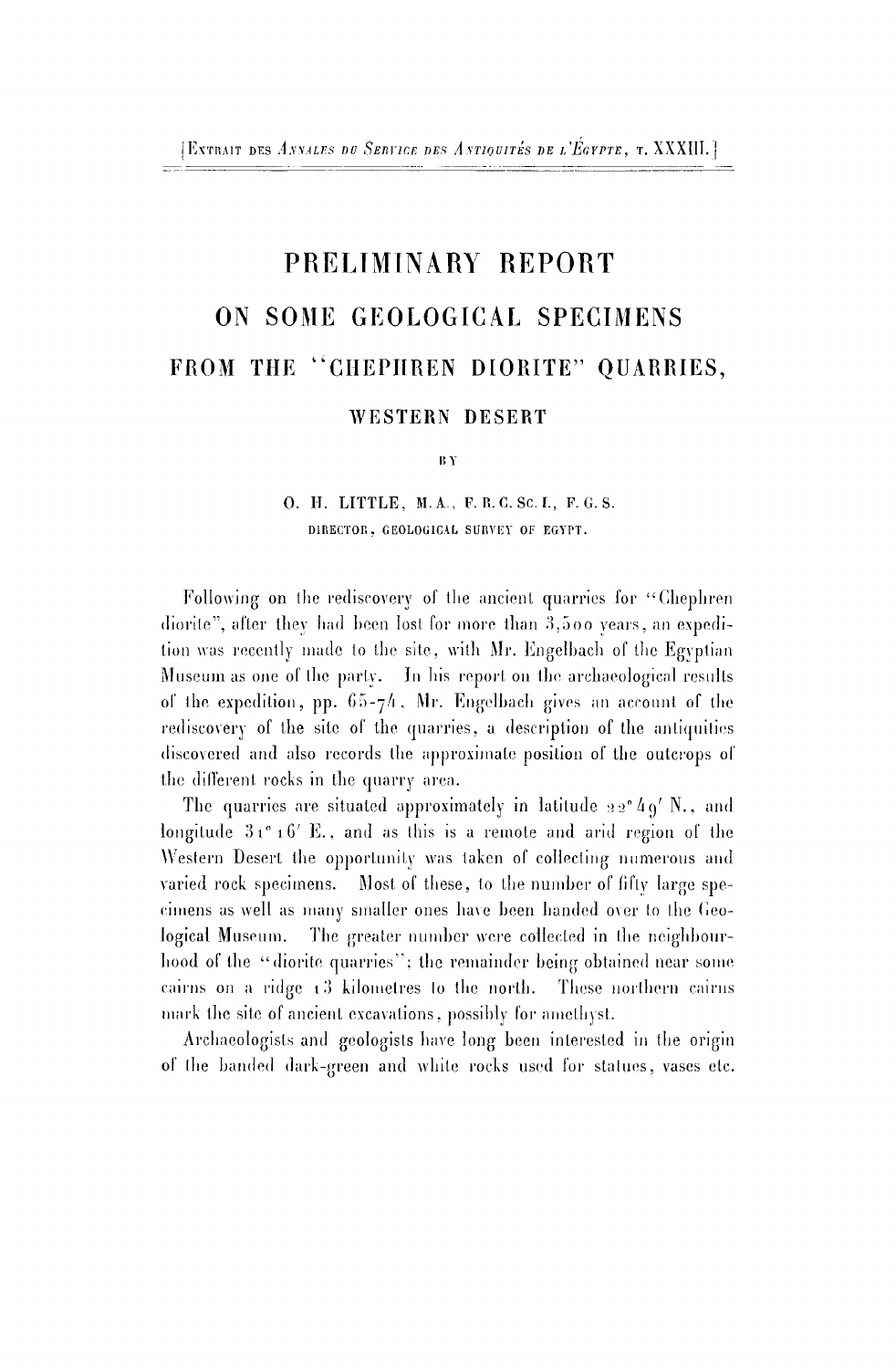during the Protodynastic period, the Old and, to a certain extent, the Middle kingdoms. As long ago as 189 8 . Ball collected a specimen which resembled the Chephren diorite from Khôr Basîl, on the right bank of the Nile, about 65 kilometres south of the Aswân Dam (in latitude  $23°28'$  N.). He stated (1) that the floor of the wide khôr for nearly a kilometre from its mouth is formed of schistose diorite and gneiss with red granite intrusions, these rocks passing into the hase of the Nubian sandstone hills at the sides of the khôr. His specimen was collected from the schistose diorite.

Barthoux, in 1908, published  $(2)$  a description of some of the rocks which had been employed by the ancients, basing this on the examination of specimens in the Egyptian Museum; among these was the statue of Chephren. In the same year he suggested<sup>(3)</sup> that these rocks would be found to occur close to Aswân.

Having seen the specimens from Khôr Basil in the Geological Museum he decided to examine that locality in his search for the long-lost quarries. Some of the rocks of Khôr Basil resemble the Chephren diorite, but the only quarries Barthoux discovered in the neighbourhood were for Nubian Sandstone and he concluded that this was not the locality from which the material for the statues had been obtained.  $(4)$  the rock of the wadi-floor as a finely crystalline hornhlende-gneiss (formed of rounded grains of quartz, andesine felspar and hornhlende), hut with lateral variations; some of these approach anorthosite vet contain sullicient quartz and orlhoclase felspar to be classed as granite. Other granites similar to the above but containing no hornblende have been intruded into the hornblende-gneiss in this locality.

<sup>(2)</sup> Jules Barthoux (Couyat), *Détermination et nomenclature de quelques roches du Musée égyptien du Caire (Bulletin de l'Institut français d'archéologie orientale*  *du Caire*), t. VI, 1908, p. 49.

<sup>&</sup>lt;sup>(1)</sup> J. BALL, On the Topographical and *Geological Residís of n Reconnaissance Suroey of Gebcl Garra and the Oasis*  of Kurkur (Survey Department, Gairo,  $1902$ , p. 28.

BARTHOUX, *l^es anorthosites égyptiennes des stalues de Kliéphrcu (Bull. Soc. franc. Min. Paris),* t. XXXI . 190 8  $p. 273.$ 

<sup>( 4</sup> ) BARTIIOUX , *Sur la nature et le gisement de la pierre des statues de Khéphren du Musée égyptien du Caire (Bull. List, franc.),* 1. VII , <sup>1909</sup> , p. 38.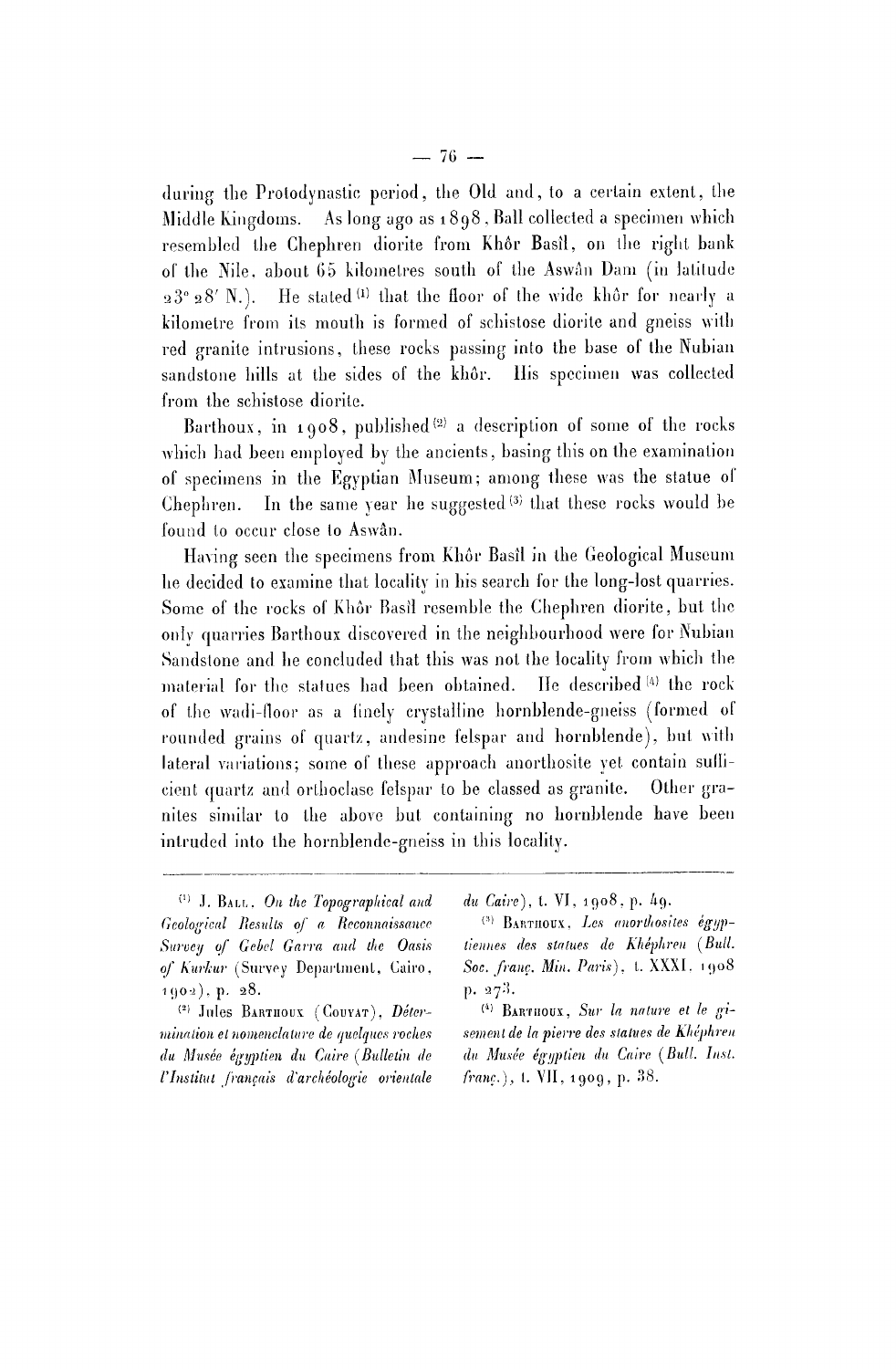In a subsequent publication<sup>(1)</sup> he again referred to the rocks of Khôr Basil and described the occurrence of similar rocks in Wadi Shellal, between Aswan and Shellal. These are diorites (containing the felspar bytownite, also hornblende and a little mica , but no quartz), and he regarded them as being related to the anorthosites. Judging by the amount of variation observed in the diorites, he believed that all the varieties of the rock employed by the ancients would be found in the same mass, and he thought that one day the lost quarries would be rediscovered beneath the sands that now lill Wadi Shellal.

Mr. Engelbach on p.  $67$  of his report, mentions that the diorite occurs in the Nubian sandstone desert in one locality only, where it outcrops over an area of about six kilometres by three. There is a small ridge of quartz about the middle of the outcrop and fine-grained pink granite and white opaque quartz occur in close conjunction with the diorite. The while rock with black specks seems to occur to the west of the quartz ridge, where plenty of fragments of it were found but no boulders could be seen. A very dark diorite which was used for pounders occurs at a higher level than the Chephren diorite.

The darkest varieties when weathered frequently have a greenish tinge but on freshly broken surfaces they are seen to be composed of white and black or very dark green crystals. The dark minerals are arranged in parallel bands or laminae, but in some specimens are also disseminated fairly uniformly throughout the white material (felspar).

In the varieties of intermediate colour the dark minerals also occur as bands or layers and disseminated throughout the felspars, hut their distribution is more irregular and the dark bands are less pronounced. The proportion of ferro-magnesian minerals is less, and the rock appears lighter in colour.

The lightest varieties are predominately white with irregular patches and parallel laminae of dark minerals. These laminae are frequently composed of single prisms of hornblende etc., arranged end lo end. Some

<sup>( 1</sup> ) BARTHOÏÏX, *Chronologie el description des roches ignées du désert arabique (Mém. de rinsl, d'Egypte),* t. V, p. 1/16 .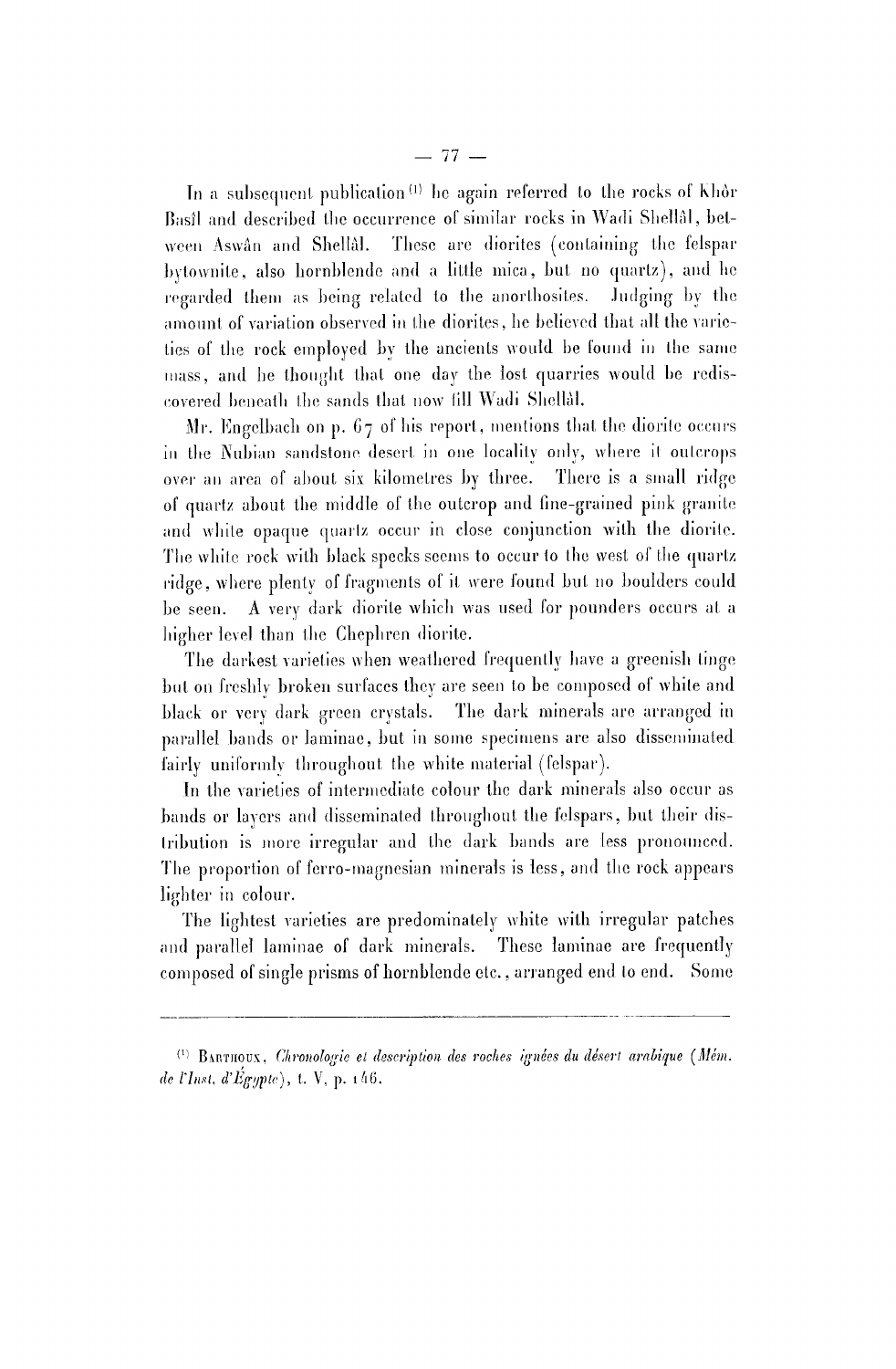specimens are white, flecked with black spots, while others have a more greyish appearance.

The principal constituents of these rocks are dark ferro-magnesian minerals and white felspars, the latter sometimes translucent with a greenish tinge.

Under the microscope the dark minerals are seen to be green to brown hornblende, augite frequently altering to hornblende, chlorite and magnetite, the latter fairly abundant in some specimens. The white minerals arc chiefly felspars, which in the darker rocks range from andesine to anorthite and in the lighter rocks from andesine to bvlownite, sometimes with oligoclase. Quartz occurs occasionally and calcile as a secondary infilling in veins.

The specific gravity of this suite of rocks decreases with the proportion of ferro-magnesian minerals, that of the darkest rocks being 2.q5 , while some of the very light-coloured specimens have a specific gravity of  $2.72.$ 

Mr. A. Lucas had microscope slides made from some fragments of statues in the Egyptian Museum and he kindly lent the rocks and slides to the Geological Survey. Comparison of these with the specimens collected in the Western Desert show that they are remarkably alike and there is no doubt that the quarries recently discovered arc those long sought for, as the source of the material used by the ancients.

The banded rocks collected in the Western Desert range from the dark-greenish varieties employed by the ancients for statues, to the white varieties flecked with black which were chiefly used for vases. These include rocks which may be classed as anorthosites, altered gabbros and diorites, with examples approaching quartz-diorites, but all these have been called diorites by archaeologists. If diorite-gneiss were substituted for diorite it would be more correct, though this term is not applicable to all the varieties. A number of the specimens arc meta-dioriles.

The specimens from the Western Desert are mostly quarried blocks with their surface weathered and their edges rounded by the action of wind-borne sand, therefore it is not possible to say what their fieldrelationships were. The specimens indicate that in this area more or less altered gabbro, anorthosite, diorite, quartz-diorite, and granitic rocks all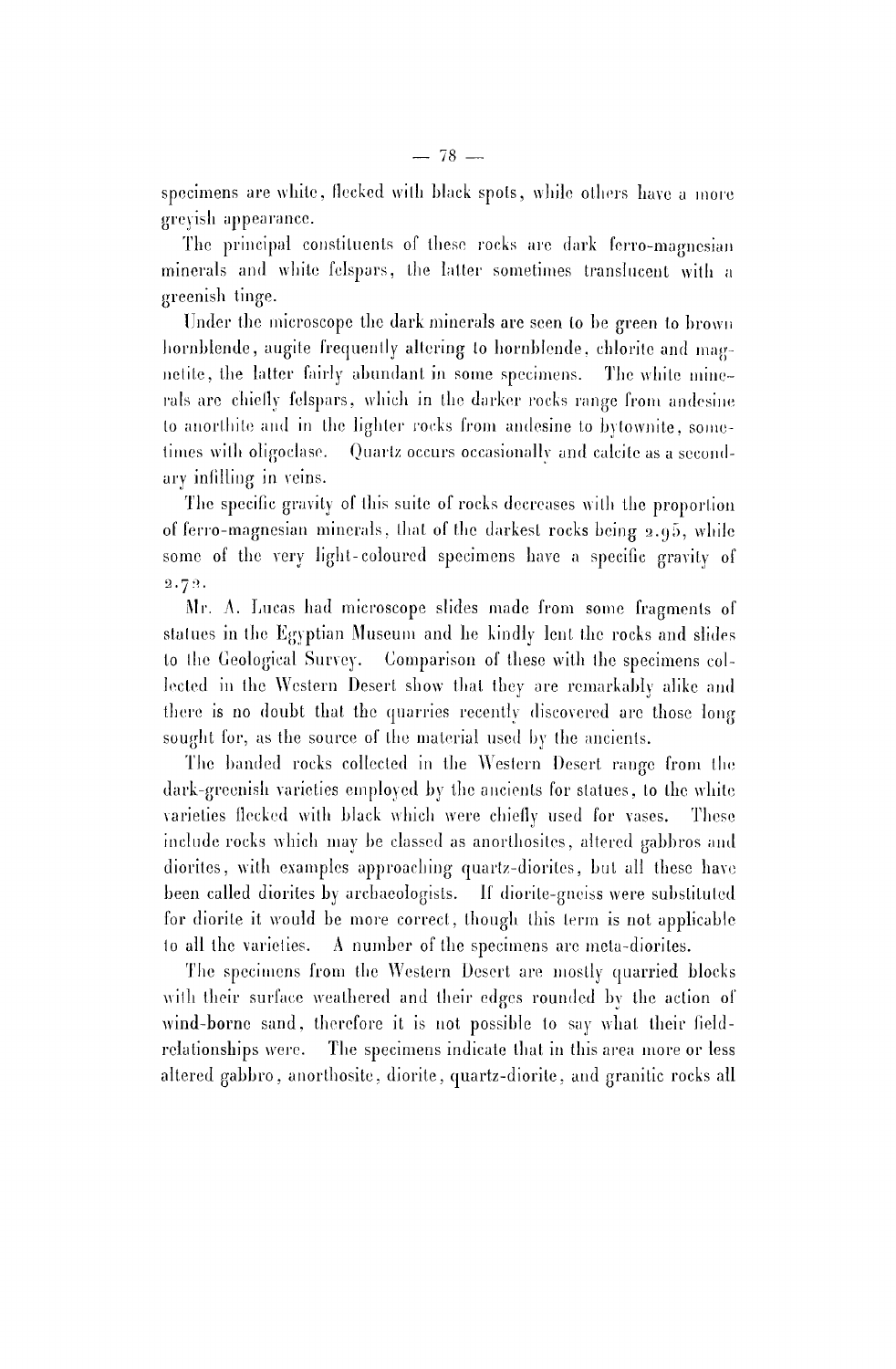occur. Mr. Engelbach mentions that the pink granite and quartz arc closely associated with the diorite so that the granite may he intrusive in the diorite, as is the case at Kh6r Basil. It is, however, probable that the structures observed in the Chephren rocks are partly due to differentiation in the magma, as well as to earth-movements, and the geological mapping of this area should prove to be very interesting.

The other specimens from the diorile quarry area are :

Fine-grained pink granite (containing quartz, orthoclase, microcline, oligoclase and hornblende), aplite, red rhyolile, opaque while quartz with some red bands, and Iwo specimens of metamorphic rocks. One of the latter is an altered limestone containing felspars (anorthite being predominant but some labradorite also occurs), diopside, garnet and a little calcite; the other approximates to an amphibolite with chromite in veins throughout it.

Five balls which were used as pounders in quarrying the diorite were also brought back. Three of these are a very dark variety of the local diorite and two are dolerites such as occur in the cataract regions ol the Kile and in many localities in the Eastern Desert.

Two samples were collected of the powdery material from between the blocks of diorite. The first sample was taken at less than a metre from the surface and is a reddish-brown, ferruginous sandy clay, plastic when wetted. It contains much kaolin and iron oxide, also quartz, felspar and calcitc. The second sample was taken below one metre from the surface and is a white sand with some black particles. It contains kaolin, calcite, much quartz and hornblende, some felspar, chlorite and iron oxide.

From the ridge 13 kilometres north of the diorite quarries there were collected some blocks of reddish-brown, resinous looking, brecciatcd quartz, with white to brown siliceous and ferruginous cement deposited in layers around the brecciatcd fragments.

Some lumps of white material obtained from the dumps in this neighbourhood are similar in composition to the powdery material from between the diorite blocks. They consist of cemented particles of windborne sand and weathered material from the granites etc. They contain abundant kaolin, with quartz, felspar, iron oxide, carbonate of iron and a very little carbonate of calcium. Two specimens contain thin hands of